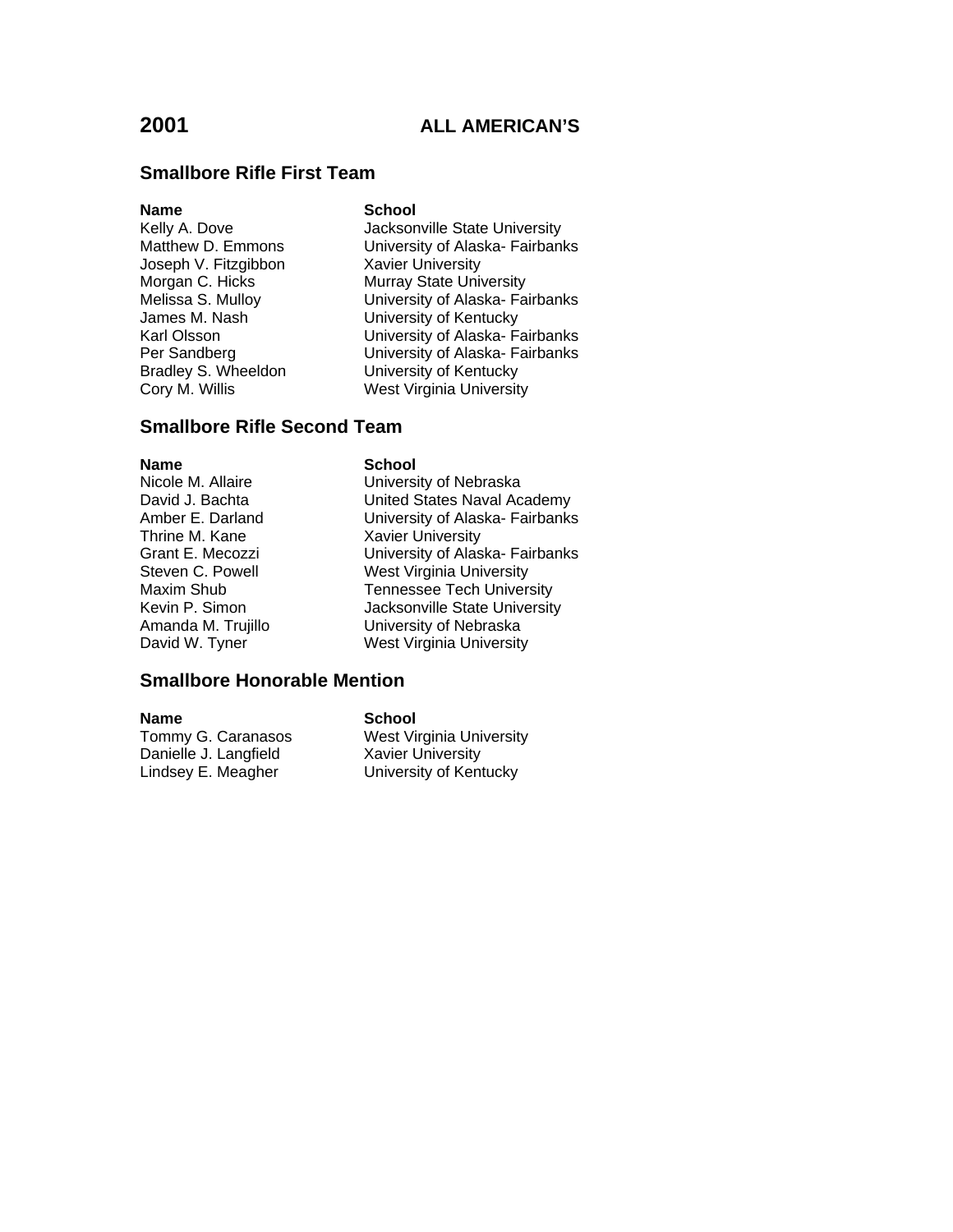### **Air Rifle First Team**

### **Name** School

Thrine M. Kane Xavier University James M. Nash **University of Kentucky**<br>
Karl Olsson **M. Nash University of Alaska-Fall** Amanda M. Trujillo **Chamata Christan University of Nebraska**<br>Bradley S. Wheeldon **Christan University of Kentucky** Bradley S. Wheeldon

Matthew D. Emmons University of Alaska- Fairbanks Grant E. Mecozzi **Christian Community Contains University of Alaska- Fairbanks**<br>Melissa S. Mulloy **Christian Community University of Alaska- Fairbanks** University of Alaska- Fairbanks Karl Olsson University of Alaska- Fairbanks<br>Sarah Paoletta University of Texas- El Paso University of Texas- El Paso Kimberly A. Pienkowski United States Military Academy

# **Air Rifle Second Team**

**Name School**<br>Nicole M. Allaire **School**<br>Universi Melissa L. Downsbrough Crystal D. Hamilton **University of Kentucky**<br>
Murray State University Morgan C. Hicks<br>
Terim L. Richards

Terim L. Richards

Terim L. Richards

Murray State University of Nebraska

Nicole M. Allaire **Nicole M. Allaire** University of Nebraska<br>Thomas G. Caranasos **Nicolas West Virginia University** West Virginia University Amber E. Darland University of Alaska- Fairbanks Kelly A. Dove **Jacksonville State University**<br>Melissa L. Downsbrough **July University of Nebraska** University of Nebraska Per Sandberg **University of Alaska- Fairbanks**<br>
Cory M. Willis **Nest Virginia University** West Virginia University

### **Air Rifle Honorable Mention**

**Name School**<br>George W. Adams **School** 

George W. Adams **United States Naval Academy**<br>James W. Kauber **United States Naval Academy** United States Naval Academy Taryn S. Lewis University of Kentucky Elizabeth J. Smith West Virginia University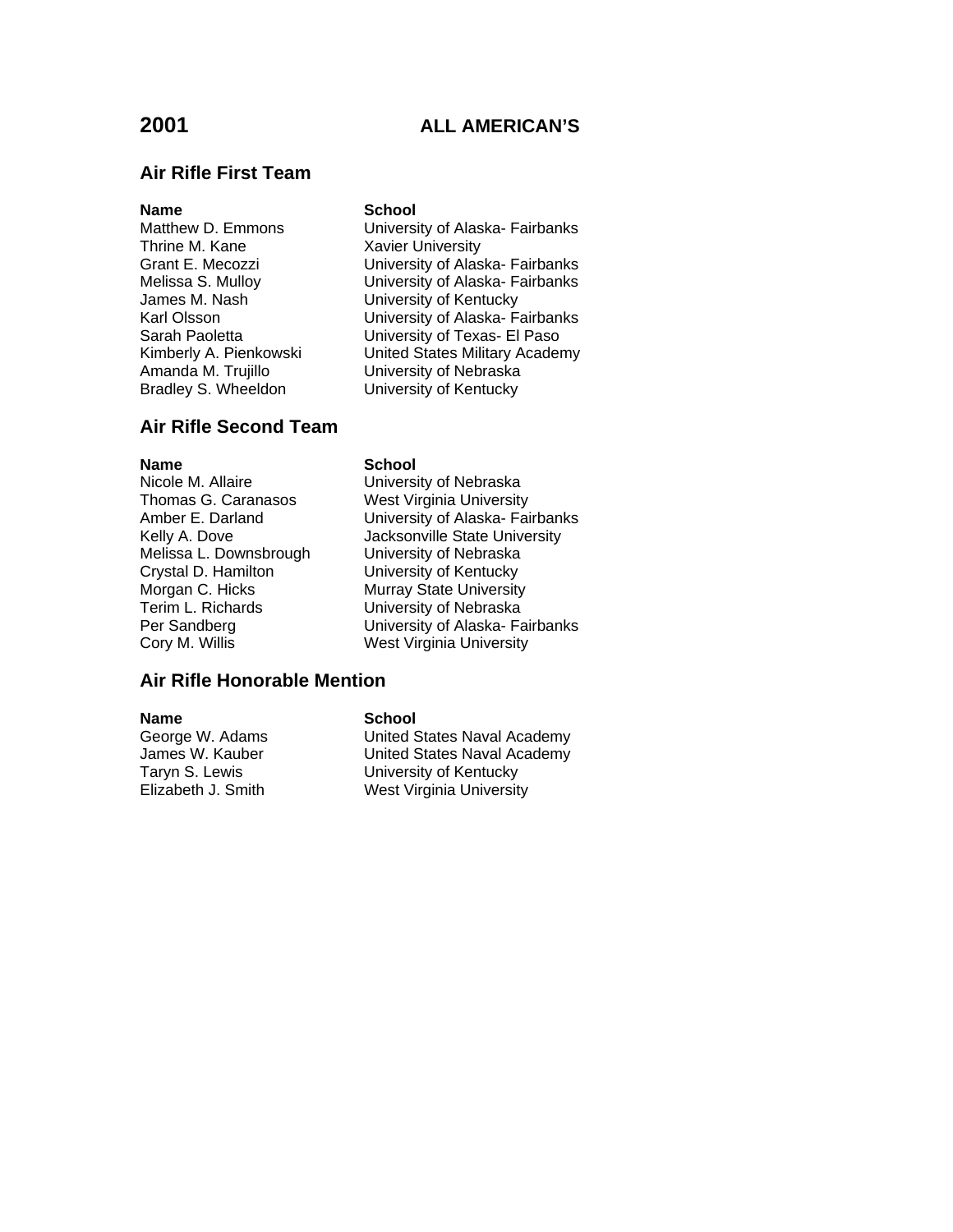# **Air Pistol First Team**

**Name** School<br>Michael J. Cregge **School** Jason E. Mayne The Citadel

United States Naval Academy Peter Foradori **National States Naval Academy** Aaron Kirk **Narion Communist Contract United States Merchant Marine Academy** Calvin A. Kroeger United States Military Academy Janine M. Mills **National States Naval Academy** Teri E. Salb University of Notre Dame Sally A. Talbot United States Military Academy

# **Air Pistol Second Team**

**Name School**<br>John C. Cox **Texas** A

Texas A&M University James R. Diefenderfer United States Naval Academy<br>Kris A. Kaspar Carel Texas A&M University Texas A&M University Jessica E. Marshall The Ohio State University Katina M. Rogers **Exercise States Coast Guard Academy**<br>Karen M. Tessneer **The Ohio State University** Karen M. Tessneer The Ohio State University<br>Elizabeth A. Watkins United States Military Aca United States Military Academy Errol A. Watson **Exercise States Naval Academy**<br>
Paul A. Zelenak **Naval Academy**<br>
The Ohio State University The Ohio State University

# **Air Pistol Honorable Mention**

| Name                | School                      |
|---------------------|-----------------------------|
| lan J. Kirschke     | United States Naval Academy |
| Matthew M. Pianetta | United States Naval Academy |

# **Women's Sport Pistol First Team**

| <b>Name</b>         | School                            |
|---------------------|-----------------------------------|
| Jessica E. Marshall | The Ohio State University         |
| Katina M. Rogers    | United States Coast Guard Academy |
| Sally A. Talbot     | United States Military Academy    |

# **Women's Sport Pistol Second Team**

**Name**<br> **School**<br> **School**<br> **School**<br> **School**<br> **School**<br> **School**<br> **School** 

Janine M. Mills **Inter Accommunity** United States Naval Academy<br>
Karen M. Tessneer **The Ohio State University** The Ohio State University Tiffany L. Thompson United States Coast Guard Academy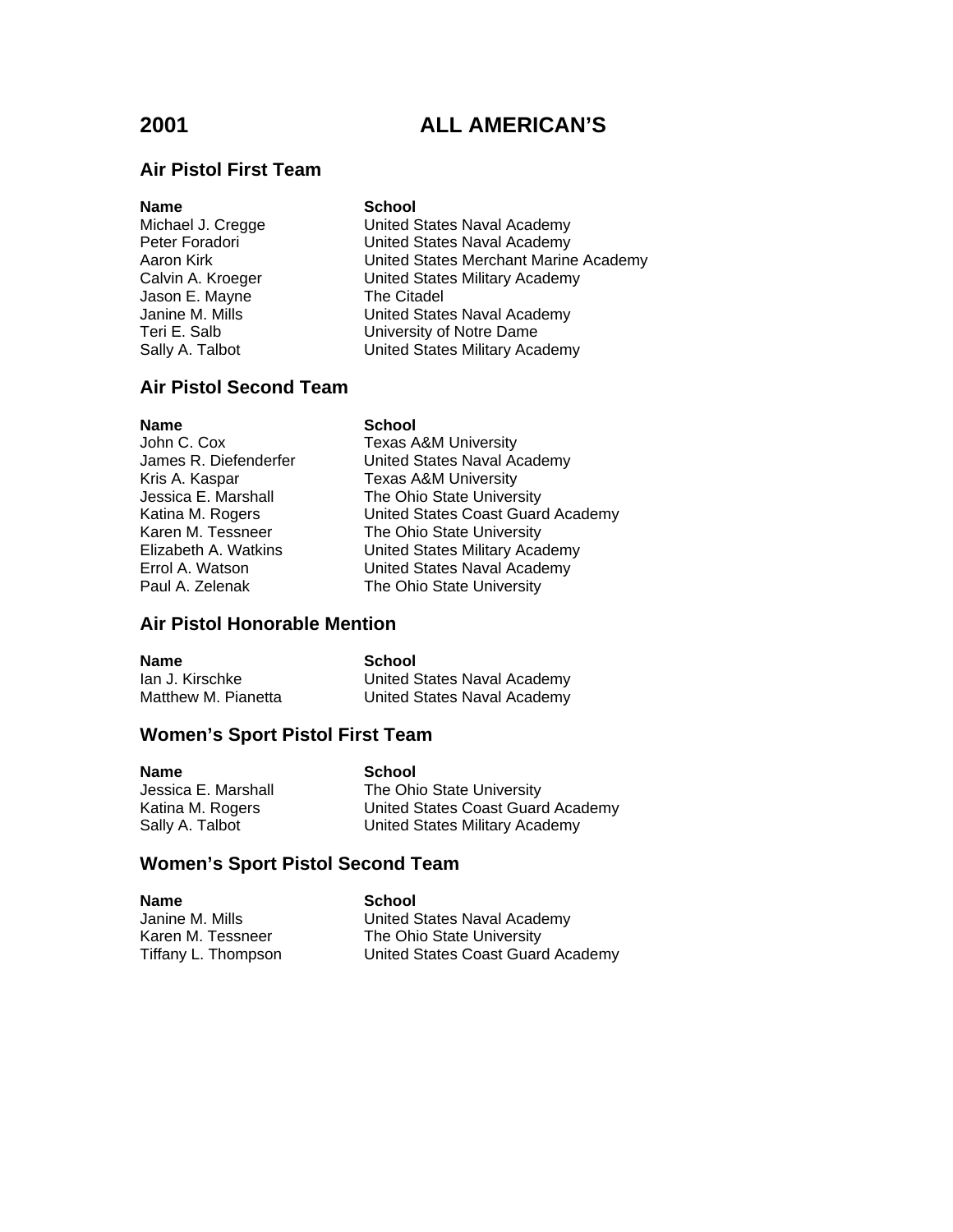# **Free Pistol First Team**

**Name School**

United States Naval Academy Kris A. Kaspar Texas A&M University Aaron Kirk **Narion Kirk Common States Merchant Marine Academy**<br>Calvin A. Kroeger **Calving Calvin Academy** Calvin A. Kroeger **United States Military Academy**<br>
Paul A. Zelenak **Netwith State University** The Ohio State University

# **Free Pistol Second Team**

| <b>School</b>                         |
|---------------------------------------|
| United States Naval Academy           |
| The Citadel                           |
| United States Military Academy        |
| <b>United States Military Academy</b> |
| United States Naval Academy           |
|                                       |

# **Free Pistol Honorable Mention**

| Name              | School                      |
|-------------------|-----------------------------|
| Michael J. Cregge | United States Naval Academy |

# **Standard Pistol First Team**

| <b>Name</b>      | <b>School</b>                         |
|------------------|---------------------------------------|
| Kris A. Kaspar   | <b>Texas A&amp;M University</b>       |
| Aaron Kirk       | United States Merchant Marine Academy |
| Sally A. Talbot  | United States Military Academy        |
| Chad R. Thompson | United States Coast Guard Academy     |
| Paul A. Zelenak  | The Ohio State University             |
|                  |                                       |

# **Standard Pistol Second Team**

| Name                  | <b>School</b>                    |
|-----------------------|----------------------------------|
| Christian DiFrancesco | University of Utah               |
| Jessica E. Marshall   | The Ohio State University        |
| Jason E. Mayne        | The Citadel                      |
| Jeffrey P. Owens      | <b>United States Coast Guard</b> |
| Robert B. Parrish     | The Ohio State University        |
|                       |                                  |

# **Standard Pistol Honorable Mention**

| <b>Name</b>       | School                         |
|-------------------|--------------------------------|
| Peter Foradori    | United States Naval Academy    |
| Calvin A. Kroeger | United States Military Academy |